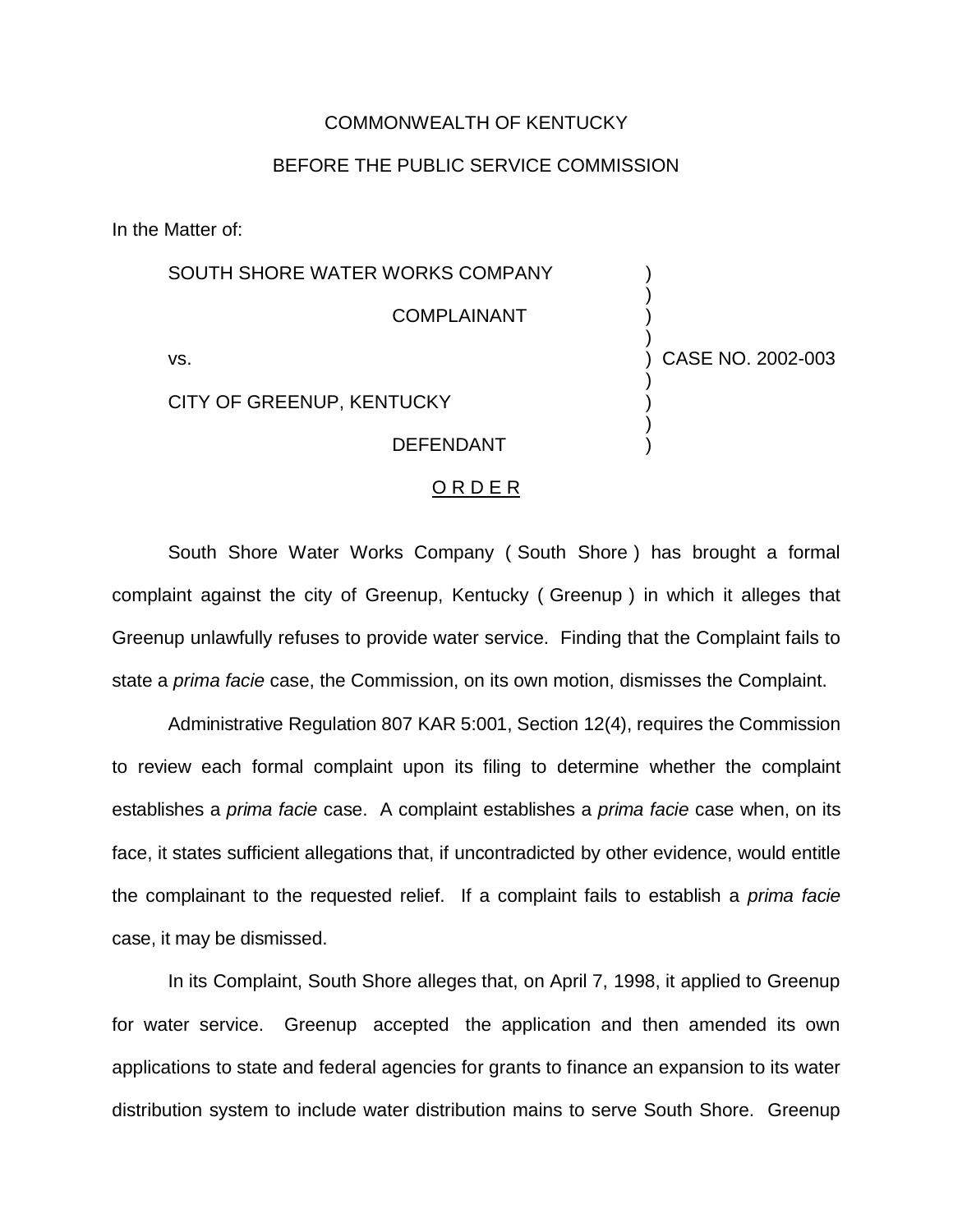subsequently obtained the necessary grants and constructed the proposed extension. In November 2001, South Shore and Greenup began discussions regarding the rates for the proposed water service. Unable to obtain South Shore s agreement on rates and unwilling to submit its proposed rates to the Commission, Greenup terminated discussions and declined to provide water service to South Shore. South Shore requests that the Commission compel Greenup to provide such water service.

These allegations do not establish a *prima facie* case for Commission jurisdiction over the dispute. Kentucky courts have generally held that all operations of a municipally owned utility whether within or without the territorial boundaries of the city are exempt from Commission jurisdiction. McClellan v. Louisville Water Co., Ky., 351 S.W.2d 197, 199 (1961). See also City of Mount Vernon v. Banks, Ky., 380 S.W.2d 268, 270 (1964) ( In the operation of a water plant a municipal corporation is not under the jurisdiction of the Public Service Commission. ). The exception to this exemption occurs when a municipal utility contracts to provide utility service to a utility. Simpson County Water District v. City of Franklin, Ky., 872 S.W.2d 460, 463 (1994) ( [W]here contracts have been executed between a utility and a city . . . KRS 278.200 is applicable and requires that by so contracting the City relinquishes the exemption and is rendered subject to PSC rates and service regulation. ).

As Greenup is a city of the fifth class that owns and operates a water treatment and distribution system,<sup>1</sup> the Commission generally has no jurisdiction over Greenup s provision of water service. McClellan. While the Commission would possess

 $1$  See KRS 81.010(5). For a description of Greenup s water treatment and distribution system, see Water Resource Development Commission, Water-Resource Development: A Strategic Plan (Oct. 1999) at App. B-FIVCO Area Development District, at 23-25.